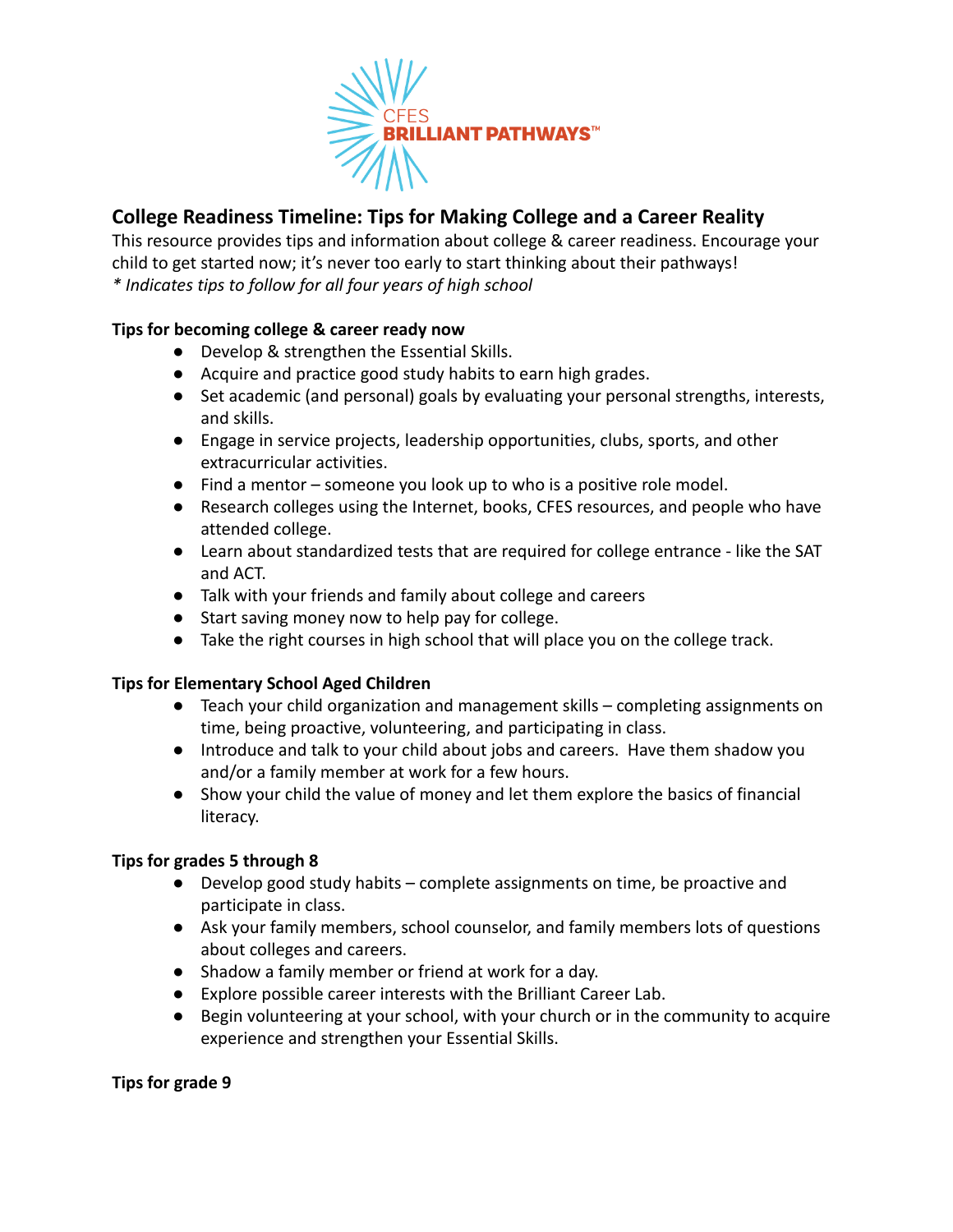

- Focus on earning good grades. Grades now matter and are included in your high school GPA. Higher grades equate to more scholarship money.
- Meet with your school counselor to begin talking about and exploring colleges and careers.
- Tell your teachers you plan to go to college and talk to your family about planning for college.
- Make sure you have a Social Security number (and memorize it).
- Get involved in extracurricular activities, both school- and non-school-sponsored\*.
- Attend college fairs, visit college campuses, and take virtual (web-based) college tours\*.
- Research opportunities to job-shadow or volunteer in a career field of interest.

### **Tips for grade 10**

- Ask your school counselor about postsecondary enrollment options and Advanced Placement (AP) courses.
- Take the Preliminary SAT/National Merit Scholarship Qualifying Test (PSAT/NMSQT) for practice. When you fill out your test sheet, check the box that releases your name to colleges so you can start receiving information from them.
- Discuss your PSAT score with your school counselor. What will you need to focus on? Which aspects of the test come naturally for you?
- Become familiar with college admissions requirements (SAT/ACT scores, GPA, etc.).
- Consider taking SAT II Subject Tests in the courses you took while the material is fresh in your mind.

### **Tips for grade 11**

- Meet with your school counselor to review your transcript and talk about college options.
- If you didn't do so in tenth grade, sign up for and take the PSAT in the fall.
- Make a list of colleges that meet your most important criteria (size, location, areas of study, living options, and tuition cost).
- Request information and applications from colleges of interest by mail or the Internet.
- Visit college campuses to learn about what they offer and try to picture yourself going to school there.
- Prepare for the SAT or ACT.
- Have a discussion with your parents about the careers and colleges in which you are interested.
- Stay involved in extracurricular activities and try some new ones.
- Consider whom you will ask to write your recommendations.
- Apply for on-campus summer college programs for high school students.
- Practice completing college applications.